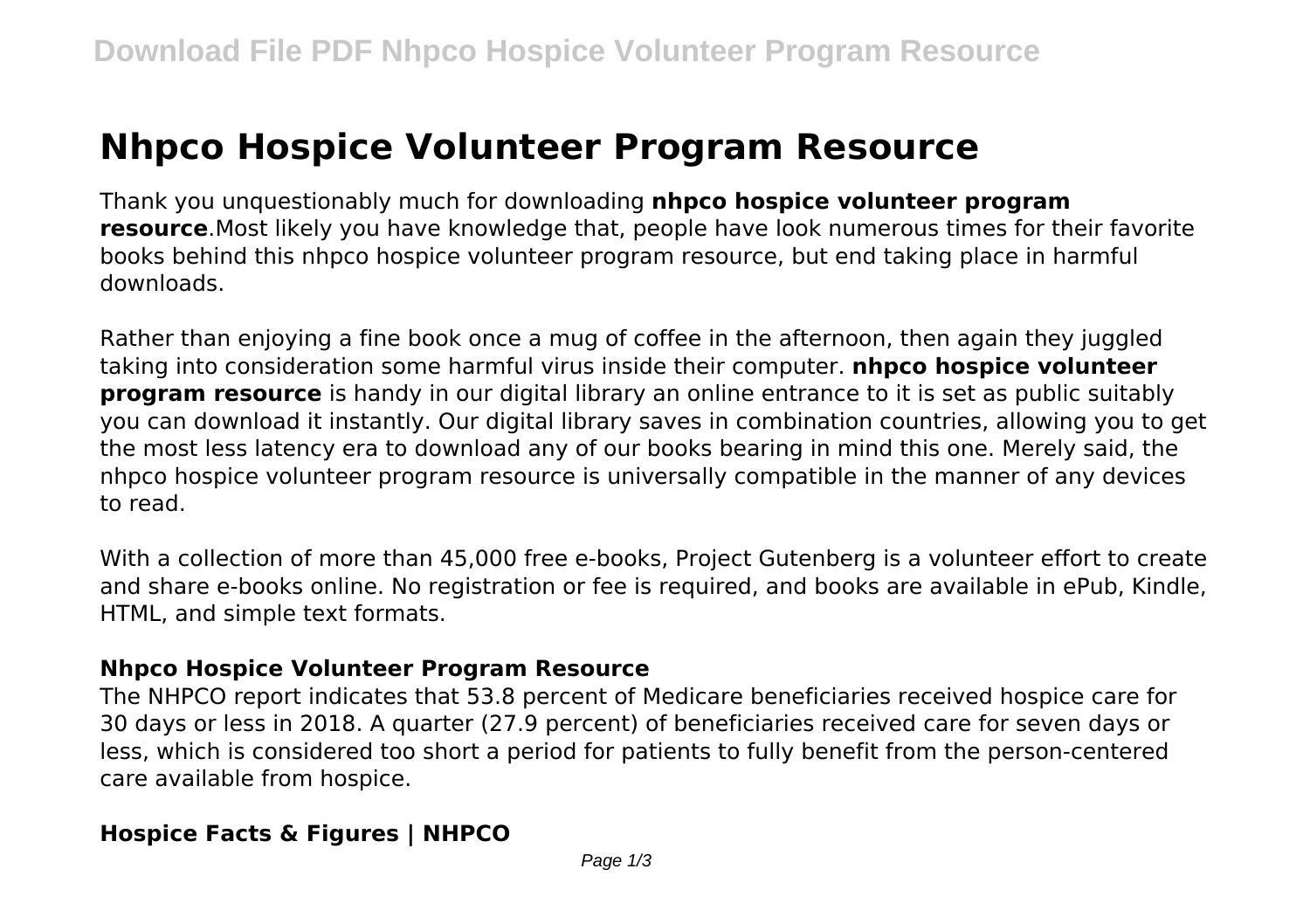NHPCO provides its members with the essential tools they need to stay current with leading practices, understand policy changes, and improve their quality of care. With resources that address the challenges providers navigate on a daily basis, NHPCO offers a wealth of expert knowledge and step-by-step solutions to fill the gaps.

## **Home | NHPCO**

Site: Hospice House. Status: Full-time. FTE: 1.0. Hours: 40 per week. Shift: Days (Monday – Friday 6:00am to 2:30pm) Description: The LPN will be responsible for providing end-of-life care and hospice services to patients at our residential hospice facility. The LPN will provide skilled nursing care as determined by the interdisciplinary plan ...

#### **Career Opportunities — Seasons Hospice**

Palliative care is most often offered and started by the cancer care team who is giving your treatment. The doctors and nurses you see during your treatment visits may provide some palliative care themselves, such as helping to manage symptoms and side effects like nausea or pain. And, they will continue to help control those problems while you are getting treatment.

## **How and Where Is Palliative Care Provided and How Is It Paid For?**

Hospice Care in Your Home. Receiving hospice care in your home means that Seasons Hospice will provide our patients with all the services that are included with hospice, wherever individuals call home. This can be a private residence, skilled nursing or assisted living facility, or other residential facilities.

#### **Home Hospice Care — Seasons Hospice**

Hospice care is a special kind of care that focuses on the quality of life for people and their caregivers who are experiencing an advanced, life-limiting illness. Hospice care provides